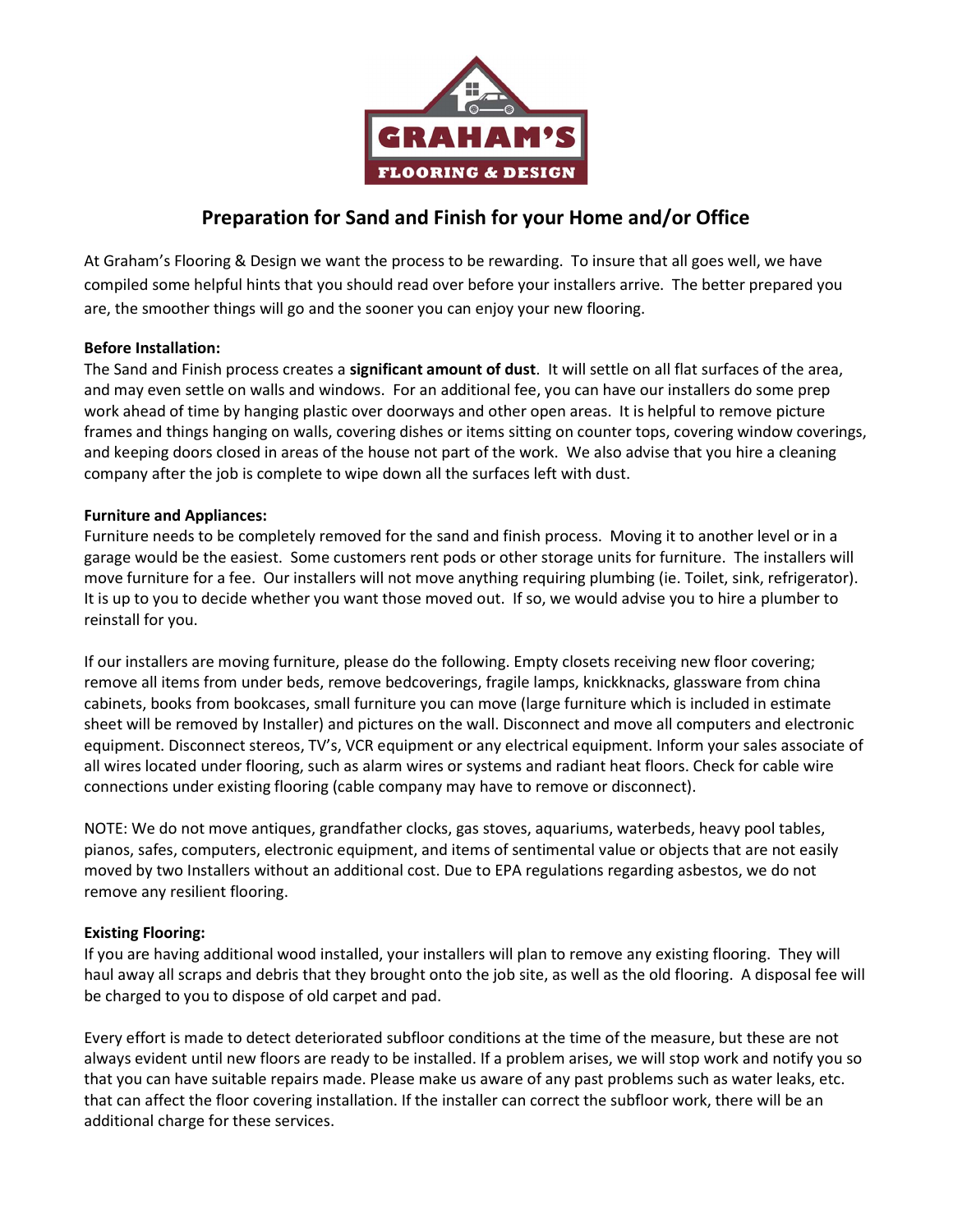#### Scheduling:

In most cases the installers will arrive at your home/ office between 8:30-9:30am, unless other arrangements have been made.

A trip fee will be charged if you cancel within 24 hours of the scheduled installation. Please call ahead if you can't make the scheduled installation date.

Hardwood is best installed after being acclimated to its permanent environment for a period of 2 days to a week, depending on the type of wood. Your sales associate will make arrangements to have the wood delivered to get acclimatized.

## At the time of installation the area MUST be heated to 70 degrees.

## Day of Install/Finish:

On the day of installation, make sure pets and children are out of the way of work space. Be available for questions by installer.

## Please Note:

Our installers are very careful not to damage walls or trim as they install. However, it is virtually impossible not to have some marks left that need touch up. BY THE WAY, CONSTRUCTION CREATES A LOT OF DUST! If anyone in your household has allergies or asthma, it is a good idea to have them stay away during tear out and install.

#### Base Boards:

If you are only having your existing floor refinished, baseboards do not need to be removed, unless you specifically request this. If we are installing additional wood, baseboards will be removed and replaced. Our installers are very careful, but removing and replacing base boards can cause them to break, depending on how they are installed or in their condition. Our installers are not responsible for broken base boards. If your new flooring is a different height than the previous flooring, you might have need to touch up paint above the baseboards. You also may need to re-caulk above the baseboards. Our installers will not do caulking or touch up of baseboards.

# Door Cutting:

Installers are not responsible for doors that need to be cut for clearance. However, if the door must be removed for proper installation, the installer will remove and replace.

#### Leftover Wood:

Since wood is sold by the box, there will usually be a few left over pieces. We suggest you save several in case down the road you need to replace any. We do not have the ability to restock materials.

#### Balance Due:

Upon completion of the work we will accept your personal check, Visa or MC for the remaining balance. Please call the office for credit card payments at 970-612-0214 or mail your check to:

> Graham's Flooring & Design 451 N. Denver Avenue Loveland, CO 80537

# Graham's Flooring & Design Service Guarantee:

The installation/finish of your new flooring is guaranteed for up to one year. For any problem resulting from the installation, please call and we can set an appointment to look at any flooring problems.